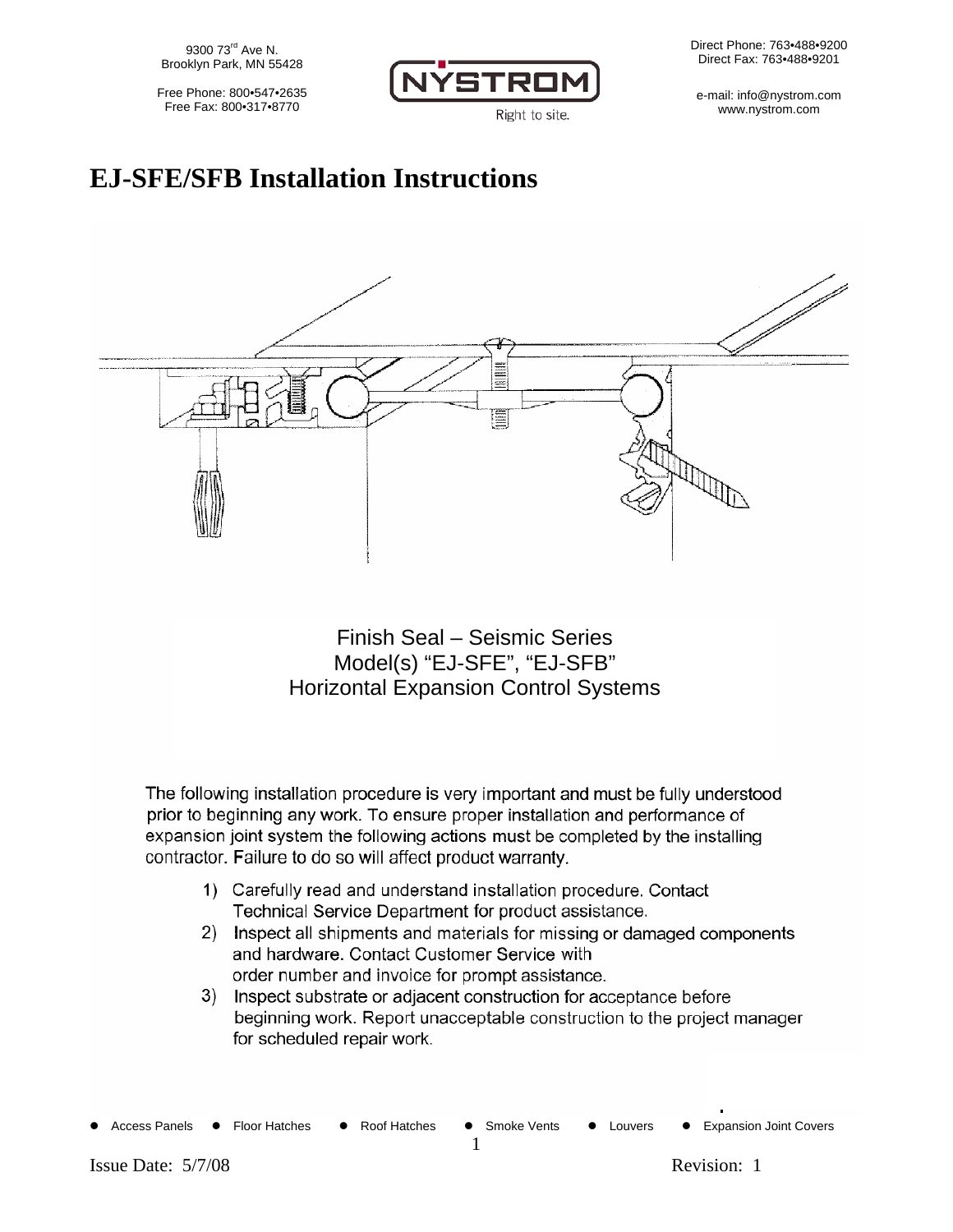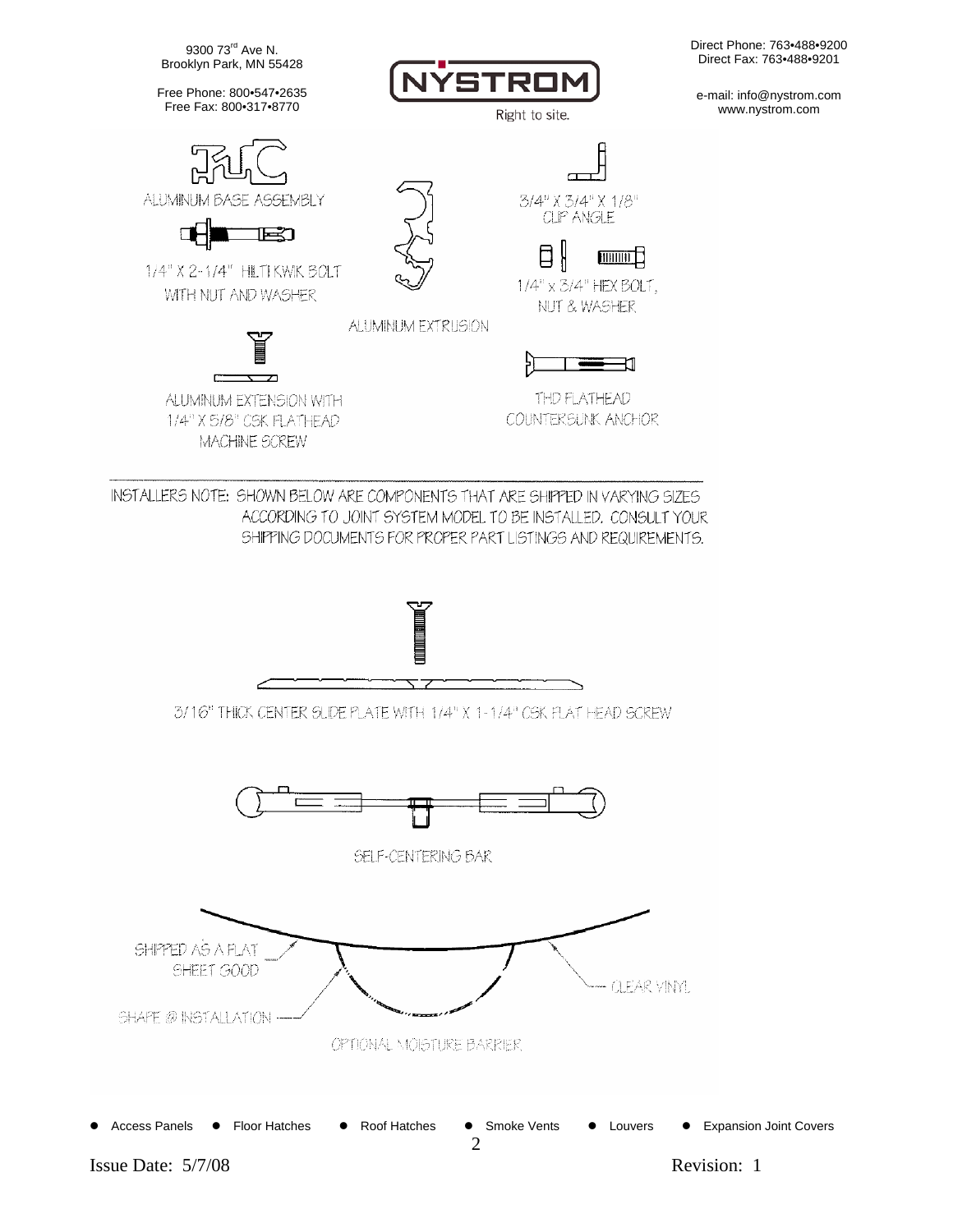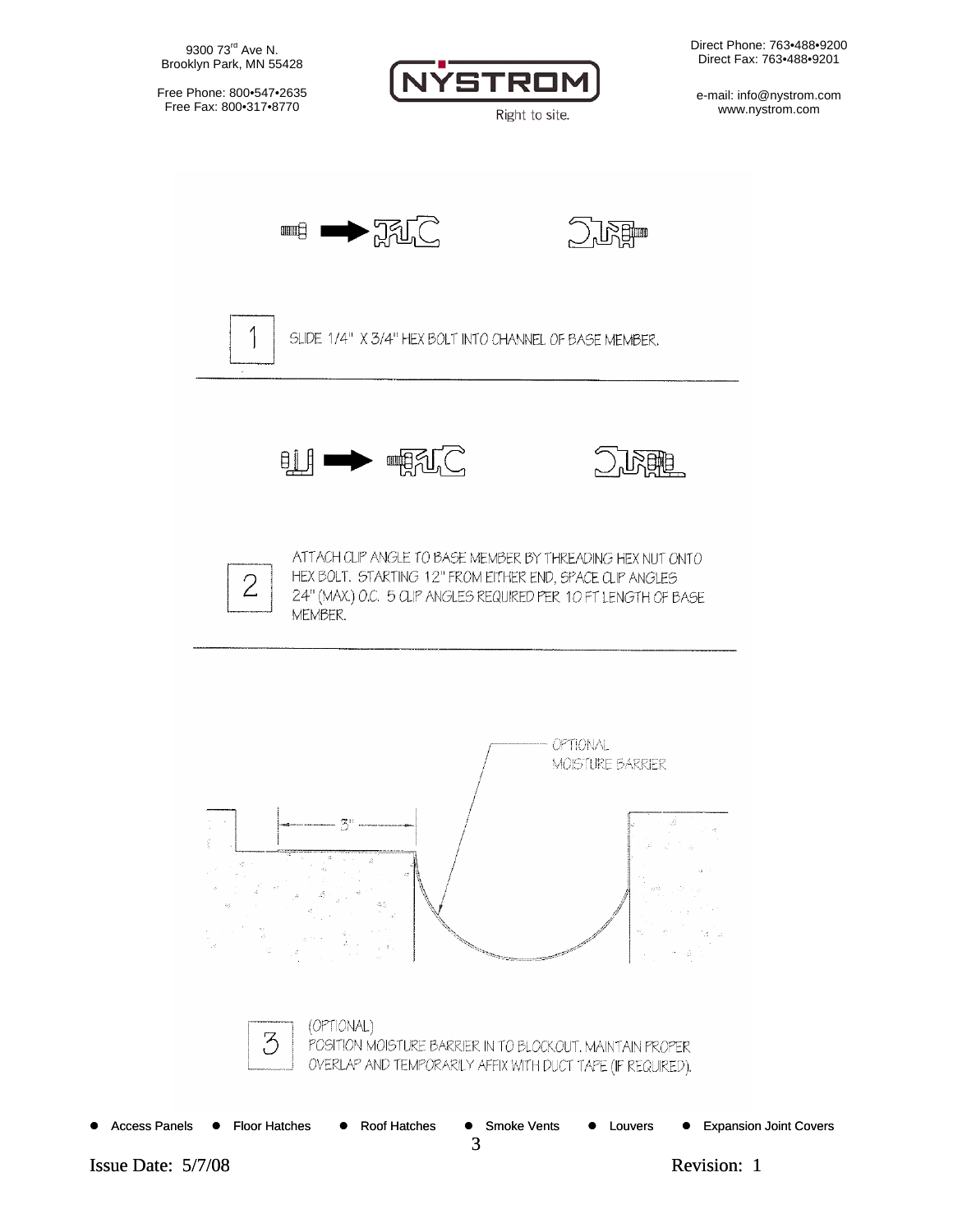9300 73<sup>rd</sup> Ave N. Brooklyn Park, MN 55428



e-mail: info@nystrom.com www.nystrom.com



Right to site.





4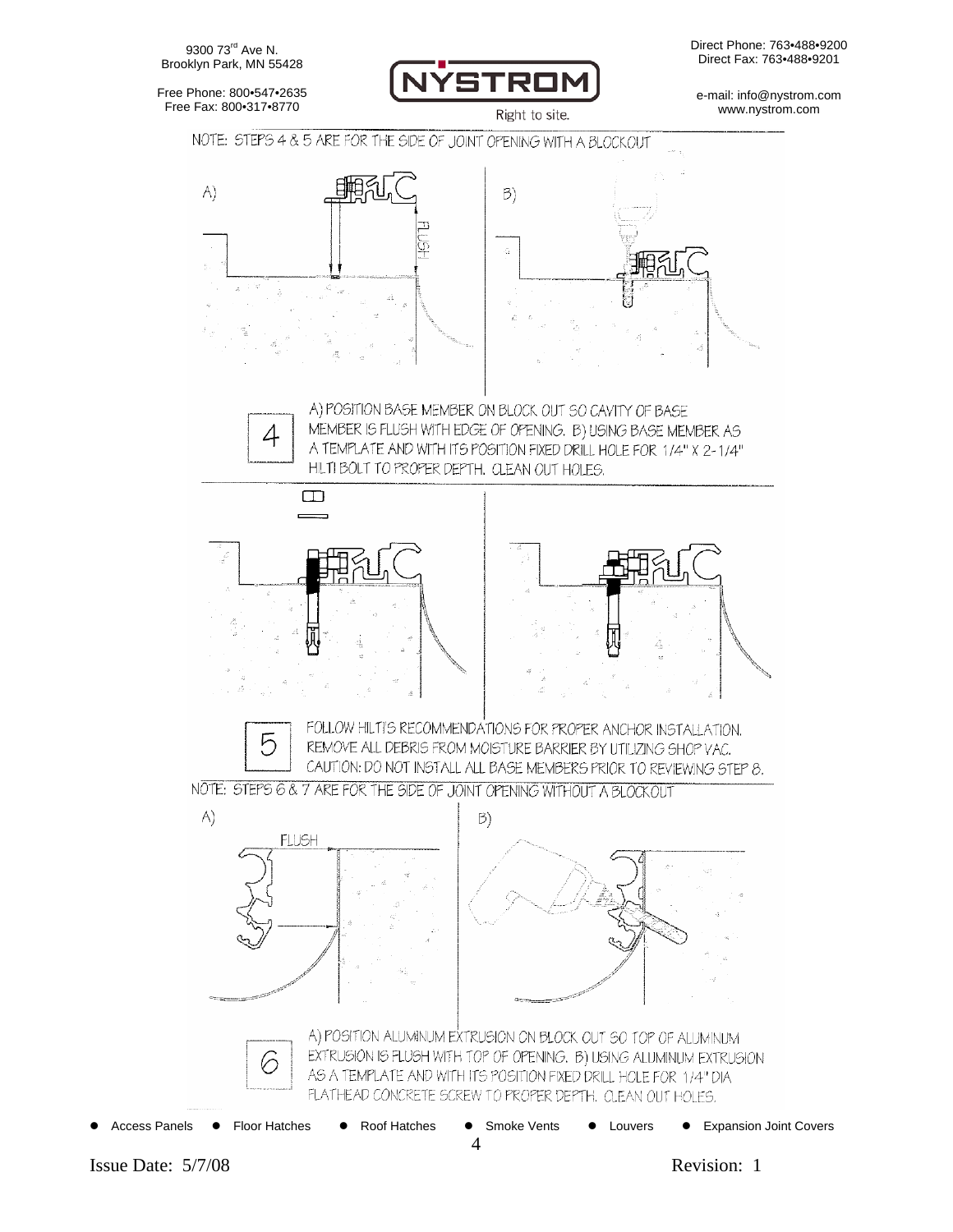9300 73<sup>rd</sup> Ave N. Brooklyn Park, MN 55428

Free Phone: 800•547•2635 Free Fax: 800•317•8770



Right to site.

e-mail: info@nystrom.com www.nystrom.com

## NOTE: STEPS 6 & 7 ARE FOR THE SIDE OF JOINT OPENING WITHOUT A BLOCKOUT